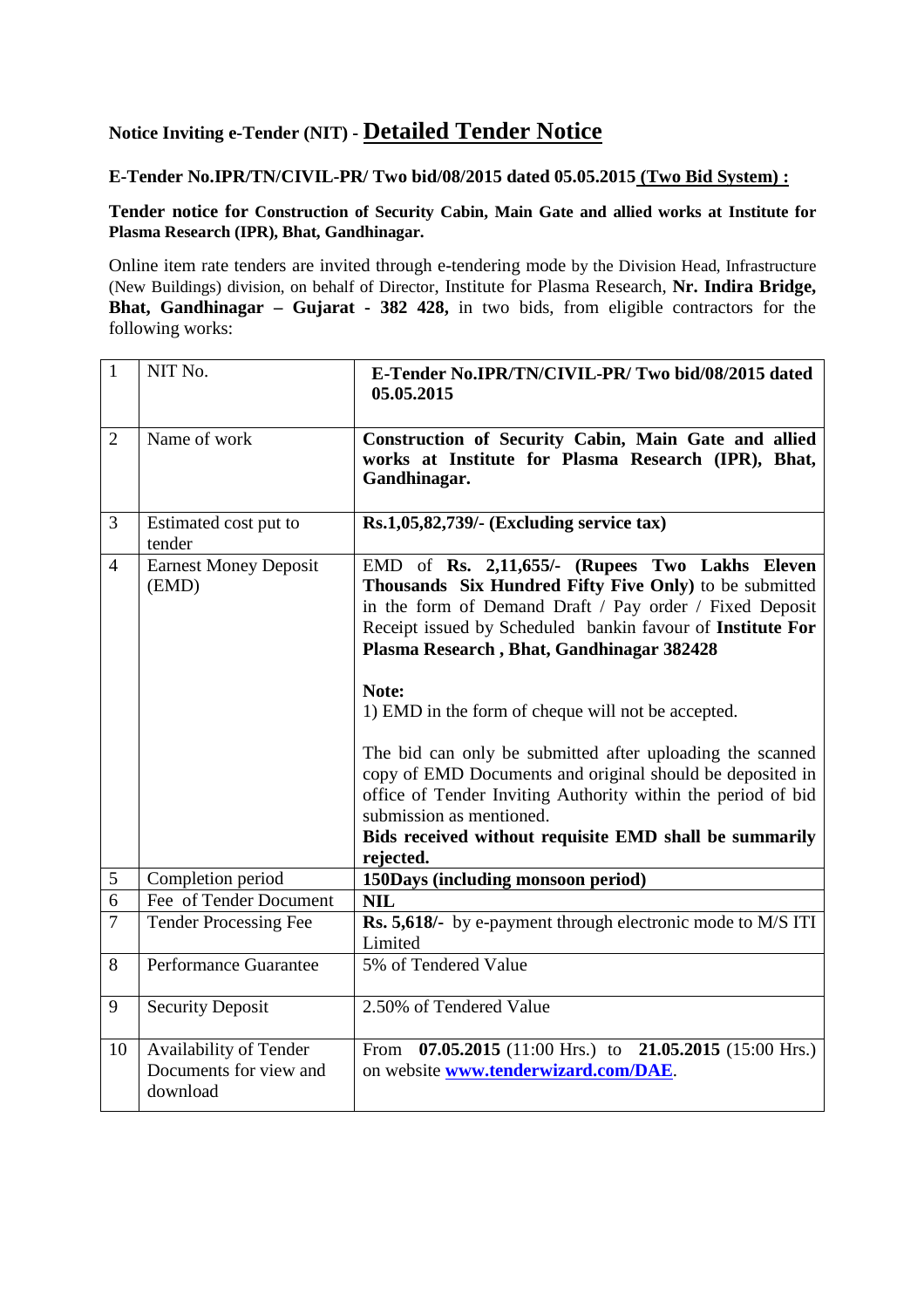| 11 | Site visits, if any                        | Site visit by Agencies (if any) - Up to $25.05.2015$ (17:00                                |
|----|--------------------------------------------|--------------------------------------------------------------------------------------------|
|    |                                            | Hours)                                                                                     |
|    |                                            | Contact office of Division Head, Infrastructure (New                                       |
|    |                                            | Buildings) at IPR division, Institute for Plasma Research, Near                            |
|    |                                            | Indira Bridge, Bhat, Gandhinagar -382428                                                   |
|    |                                            | Phone no.: 079 23964022                                                                    |
|    |                                            | Fax: 079 23962277                                                                          |
| 12 | Seeking pre-bid                            | The applicant can seek clarifications regarding Tender                                     |
|    | clarification on Tender                    | document up to $26.05,2015$ (17:00 Hours) by uploading their                               |
|    | document                                   | queries on websitewww.tenderwizard.com/DAE.                                                |
|    |                                            | The clarifications will be uploaded on the same web portal by                              |
|    |                                            | 29.05.2015 (17:00 Hours).                                                                  |
| 13 | Last date for submission                   | On or before 04.06.2015 (17:00 Hrs.) in the Office of                                      |
|    | of Original Instrument                     | Division Head, Infrastructure (New Buildings) at IPR                                       |
|    | (DD, etc.) towards EMD.                    |                                                                                            |
|    |                                            | division, Institute for Plasma Research, Near Indira Bridge,<br>Bhat, Gandhinagar - 382428 |
|    |                                            | Phone no. 079 23964022                                                                     |
| 14 | Last date and time of                      |                                                                                            |
|    |                                            | 04.06.2015 (17:00 Hrs.)                                                                    |
|    | closing of online<br>submission of tenders |                                                                                            |
| 15 | Date and time of online                    |                                                                                            |
|    |                                            | $05.06.2015(15:30$ Hrs.)                                                                   |
|    | opening of Technical Bid.                  | Will be notified at a later date.                                                          |
| 16 | Date<br>of<br>opening<br>of                |                                                                                            |
|    | Financial Bids of qualified                |                                                                                            |
|    | bidders                                    |                                                                                            |
| 17 | Help Desk for e-tendering                  | Representative of M/s ITI<br>a)                                                            |
|    | related queries /services                  | Shri Sunil K Patel                                                                         |
|    |                                            | Mobile No. 09624981992                                                                     |
|    |                                            | e-mail: twhelpdesk426@gmail.com,                                                           |
|    |                                            | daehelpdesk@tenderwizard.co.in                                                             |
|    |                                            | nodalofficer.et@ipr.res.in                                                                 |
|    |                                            | b) All India Help line No: 91-80-40482000,                                                 |
|    |                                            | e-mail: daehelpdesk@tenderwizard.co.in                                                     |
|    |                                            | From 10.00 AM to 6.00 PM on all working days.                                              |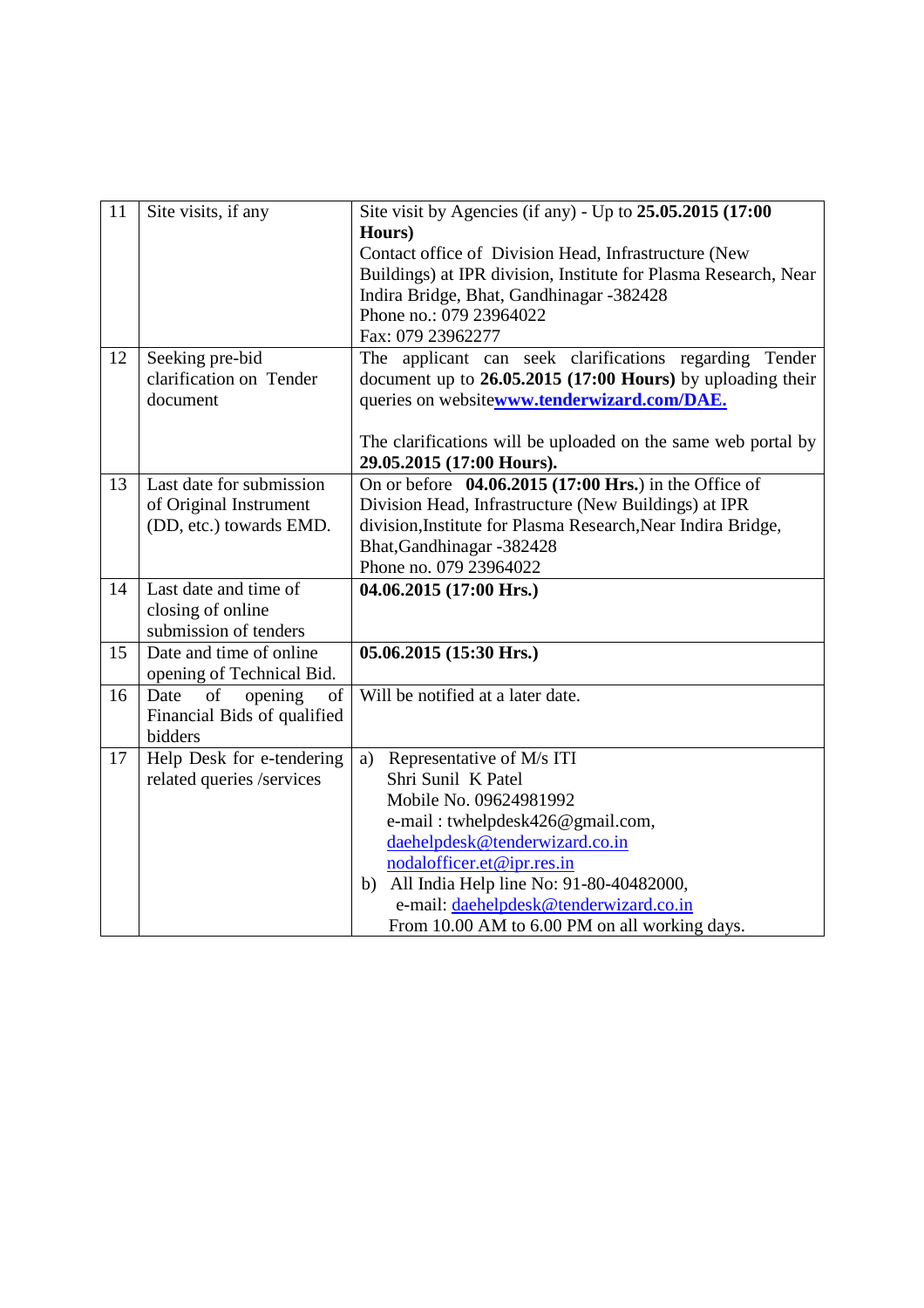## **PART-C: REQUIREMENTS AND ELIGIBILTY CRITERIA**

The Bidders, who fulfill the following requirements on their own (i.e. Works carried under joint ventures shall not be considered), shall only be eligible to apply. Joint ventures for this work are not accepted.

| 1. | Should have satisfactorily completed RCC Framed Building work( $s$ ) / Civil works related to Building<br>work(s) mentioned below during the last five years ending on $31st$ January, 2015.                                                             |  |  |
|----|----------------------------------------------------------------------------------------------------------------------------------------------------------------------------------------------------------------------------------------------------------|--|--|
|    | Three works each costing not less than Rs. 42 Lacs<br>(i)<br><b>or</b>                                                                                                                                                                                   |  |  |
|    | Two works each costing not less than Rs. 63 Lacs<br>(ii)                                                                                                                                                                                                 |  |  |
|    | <b>or</b><br>(iii) One work costing not less than Rs. 84 Lacs                                                                                                                                                                                            |  |  |
|    | Note:                                                                                                                                                                                                                                                    |  |  |
|    | A certificate for qualifying completed work(s) issued by Engineer in Charge or Owner or<br>Consultant/Architect duly certified by the owner should be attached as per prescribed format.                                                                 |  |  |
|    | Repairing works / Annual Maintenance works shall not be considered.                                                                                                                                                                                      |  |  |
|    | Cost of works shall mean gross value of the completed work excluding those materials supplied by the<br>client free of cost.                                                                                                                             |  |  |
| 2. | Should have minimum of five years of experience in building construction as on 31st January, 2015.                                                                                                                                                       |  |  |
| 3. | Should have valid minimum bank solvency of a Nationalized Bank/Scheduled Bank of Rs. 42 Lacs.                                                                                                                                                            |  |  |
| 4. | Should have had minimum average annual turnover of Rs. 100 lacs during the last three years ending<br>31 <sup>st</sup> March, 2014.                                                                                                                      |  |  |
| 5. | Should not have incurred any loss in more than two years during the last five years ending on 31 <sup>st</sup><br>March, 2014.                                                                                                                           |  |  |
| 6. | Proof of registration with Government / Semi Government organizations / Statutory Bodies / reputed<br>organization like CPWD, MES, BSNL, Railways, State PWDs etc. in appropriate class OR having<br>experience in execution of similar nature of works. |  |  |
| 7. | The <b>bidding capacity</b> of the Bidder should be equal to or more than the cost of the work. The bidding<br>capacity shall be worked out by the following formula:                                                                                    |  |  |
|    | Bidding Capacity = $(A \times N \times 2) - B$                                                                                                                                                                                                           |  |  |
|    | A = Maximum value of construction works executed in any one year during the last five<br>Where,<br>years taking into account the completed as well as works in progress. The works considered for                                                        |  |  |
|    | evaluating this value shall be detailed in Form -"C".                                                                                                                                                                                                    |  |  |
|    | N = Number of years prescribed for completion of work for which tender application has been invited.                                                                                                                                                     |  |  |
|    | $B = Value of existing commitments and ongoing works to be completed during the period of completion$<br>of work for which tender has been invited. The works considered for evaluating this value shall be                                              |  |  |
|    | detailed in Form -"D".                                                                                                                                                                                                                                   |  |  |
|    | The Bidder shall workout the bidding capacity as per above procedure and upload the same.                                                                                                                                                                |  |  |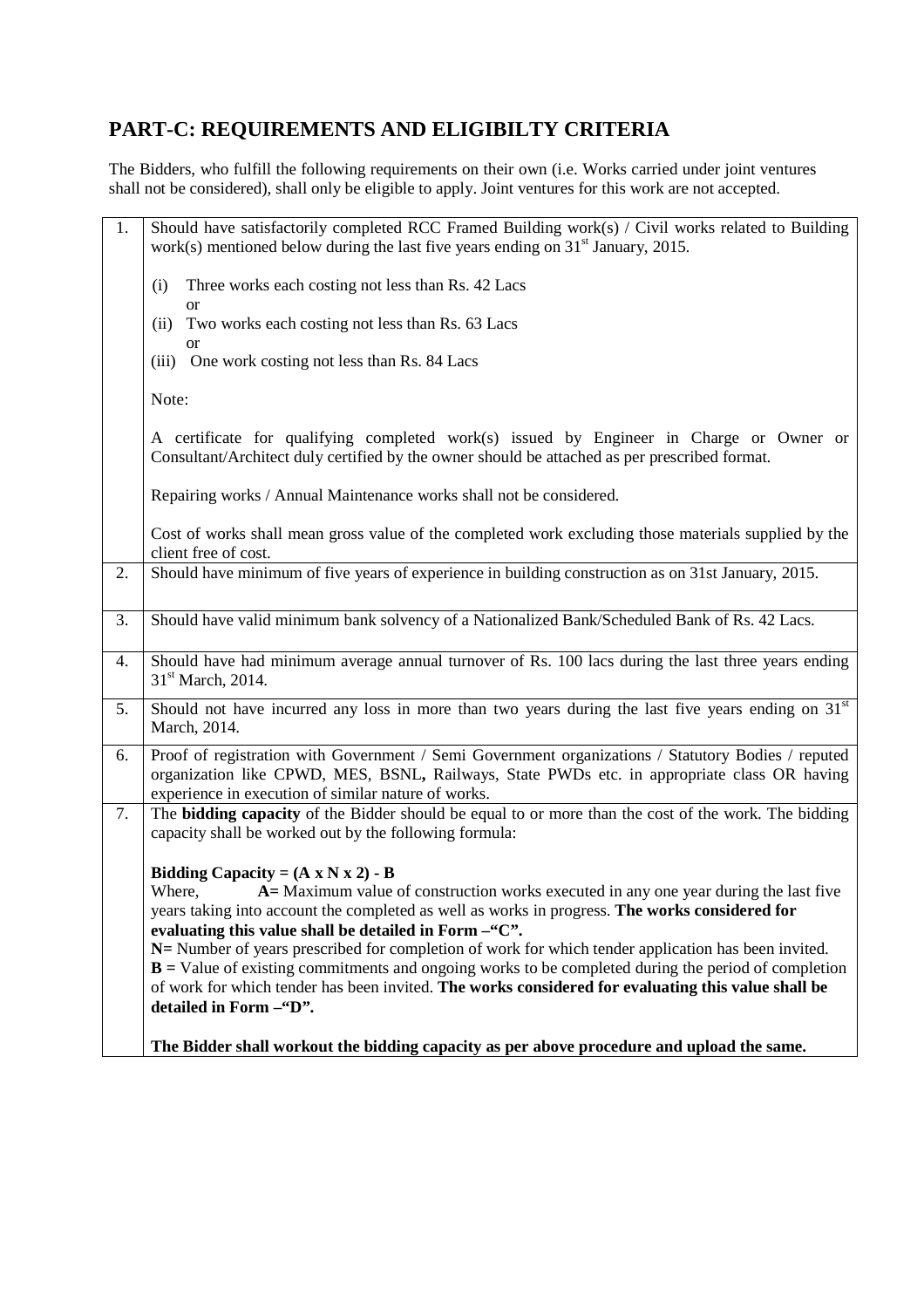**In addition to the supporting documents for the eligibility criteria, information for the following to be submitted:** 

| 1. | List of Completed works during last 5 years ending on $31st$ January 2015                                                                                                                  |
|----|--------------------------------------------------------------------------------------------------------------------------------------------------------------------------------------------|
|    | (As per Form "C")                                                                                                                                                                          |
| 2. | List of all ongoing Works. All works of any nature in hand must be furnished. No works<br>shall be left out. (As per Form "D")                                                             |
| 3. | List of construction plant, machinery, equipments, accessories $\&$ infrastructure facilities<br>possessed by the Bidder and that proposed to complete the work in time. (As per Form "H") |
| 4. | List of Administrative $\&$ Technical staff available with the Bidder and that proposed to be<br>deployed to complete this work in time. (As per Form "G")                                 |
| 5  | <b>DOCUMETNS:</b> (Scanned copy of original certificates to be uploaded)                                                                                                                   |
|    | i) PAN (Permanent Account Number) Registration                                                                                                                                             |

#### **Undertaking to be submitted :**

**Undertaking as per Form-I of Tender document should be submitted.**

The Bidder may furnish any additional information, which they think necessary to establish their capabilities to successfully complete the envisaged work. No information shall be entertained after last date of online submission of tenders unless it is called by the Institute. **Short listing of the bidders shall be subject to thorough verification of their credentials and inspection of works carried out by them (if required), through a Technical Evaluation Committee, constituted by IPR**. After evaluation of applications, a list of qualified bidders shall be prepared for further opening of financial bid.

If any information furnished by the Bidder is found incorrect at a later stage, they shall be liable to be debarred from tendering /taking up of work in IPR. IPR reserves the right to verify the particulars furnished by the bidders independently and reject any application without assigning any reason.

**NOTE: prospective bidders shall satisfy themselves of fulfilling all the eligibility criteria before submission of the tender. The Institute reserves the right to not consider the tender documents of the bidders not fulfilling the stipulated criteria.**